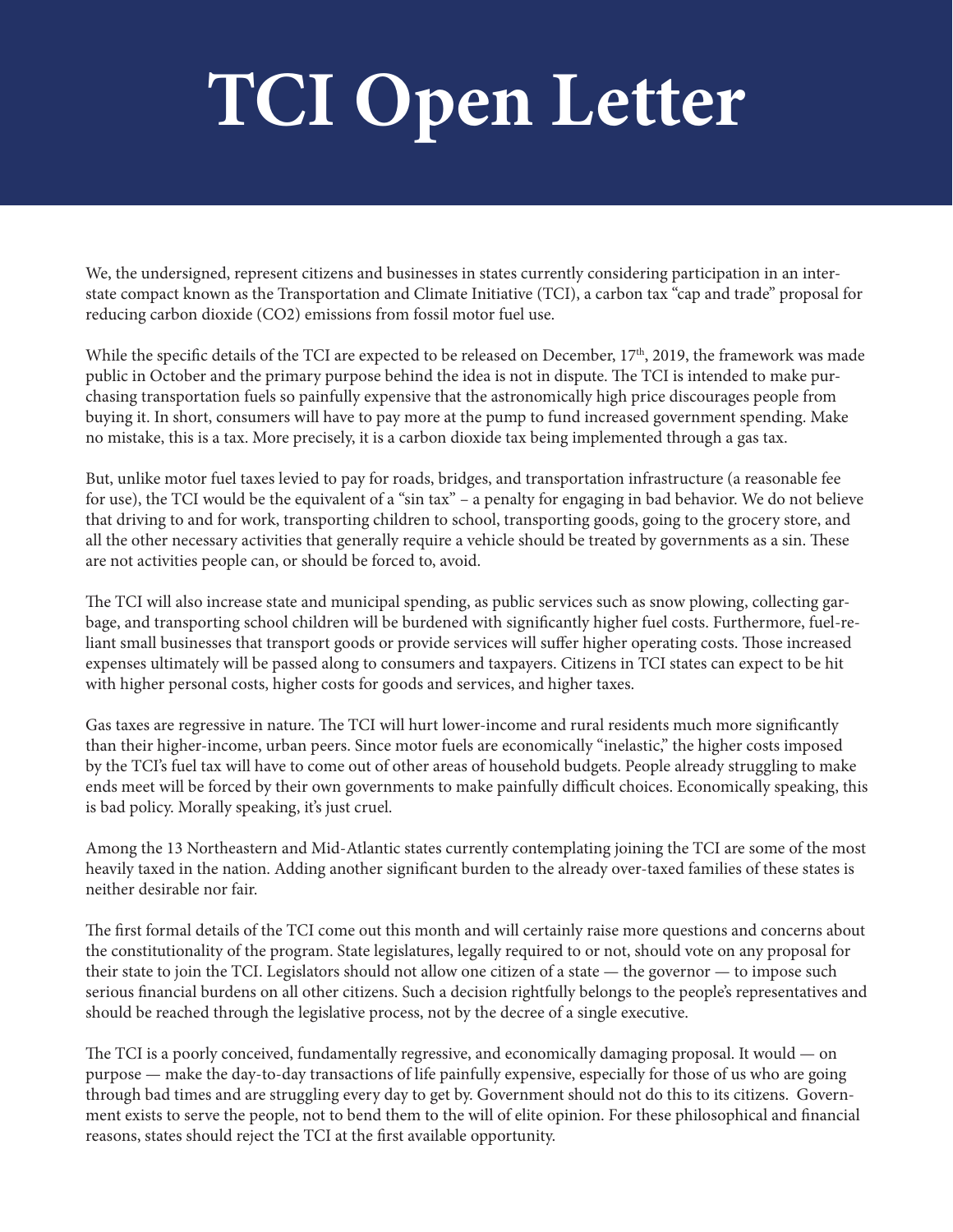













The Maryland Public Policy Institute



Carol Place Siebau

Carol Platt Liebau President, Yankee Institute for Public Policy, CT

Cal Lyon

Carl Copeland Executive Director, Massachusetts Fiscal Alliance, MA

Grover G. Norquist President, Americans for Tax Reform, DC

Mike Stenhouse CEO, Rhode Island Center for Freedom and Prosperity, RI

Christian N. Braunlich President, Thomas Jefferson Institute for Public Policy, VA

Paul D. Genry

Paul D. Craney President, Fiscal Partners, MA

Ъ

Rob Roper President, Ethan Allen Institute, VT

Chrisopher R. Summers President,The Maryland Public Policy Institute

Leo Knepper Chief Executive Officer, Citizens Alliance of Pennsylvania, PA